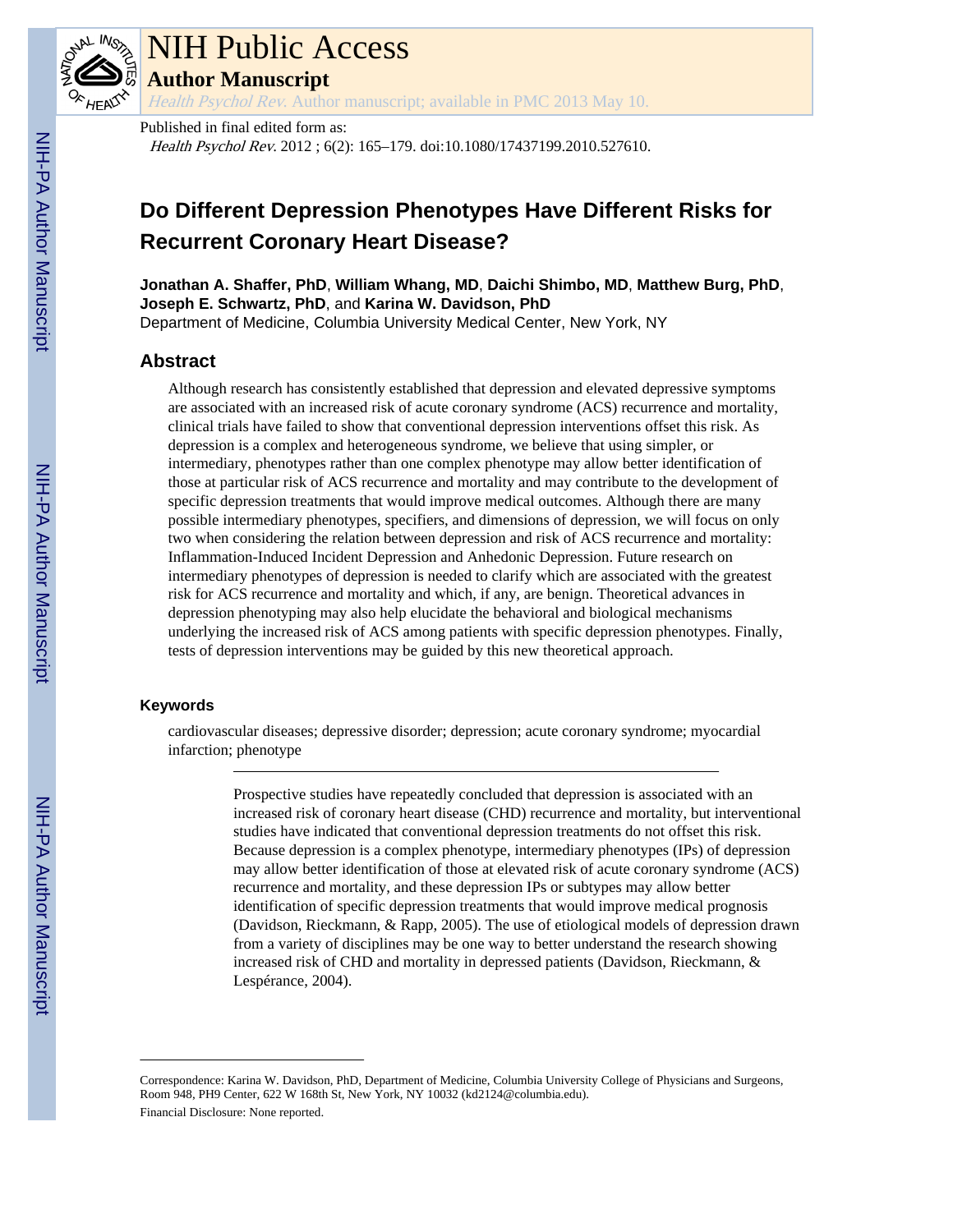In the present article, we discuss the published literature on the risk of major adverse cardiac events (MACE) or all-cause mortality (ACM) associated with depression in patients with ACS, review the prevailing means by which depression is conceptualized and operationalized in these studies, and identify limitations of these approaches. We present one phenotyping approach to depression, which we believe will lead to a better understanding and specification of those at risk of MACE or ACM. Finally, we present suggestions for future research on the association between particular depression subtypes and MACE or ACM.

# **Depression as an Independent Risk Factor for MACE or ACM**

Depressive symptoms and depressive disorders are associated with an independent gradient risk of mortality and morbidity in CHD patients (Barth, Schumacher, & Herrmann-Lingen, 2004; Van Melle et al., 2004), and may be more important than CHD severity for predicting quality of life and overall health (Parashar et al., 2006; Ruo et al., 2003). Specific estimates of the magnitude of this risk marker vary considerably, however, and researchers have pointed to the heterogeneity among depressive disorders to explain discrepant estimates in the literature (Davidson et al., 2005). Indeed, depression is a complex, relapsing, remitting, and occasionally chronic set of diseases, and both the manner in which depression is categorized in present psychiatric taxonomies and the means by which it is assessed may fail to capture this complexity. For instance, major depressive disorder (MDD), which has been the most commonly studied depression diagnosis in relation to ACS incidence and recurrence, does not sufficiently capture the timing of symptom onset, symptom severity, or whether patients have previous depression histories or particular types of depression symptoms. In addition, although the Diagnostic and Statistical Manual of Mental Disorders (DSM-IV) (APA, 1994) requires five symptoms, clinically significant impairment, and 2 weeks' duration of symptoms for an MDD diagnosis, these criteria have received limited empirical support (Kendler & Gardner, 1998).

History of MDD is particularly important to consider when examining the risk of recurrent CHD among patients with depression, as the etiology, risk factors, and neuropsychological deficits of recurrent and first episode MDD have been shown to differ (Basso & Bornstein, 1999; Lewinsohn, Allen, Seeley, & Gotlib, 1999). Indeed, some studies show that a single episode of MDD (i.e., incident depression) is more strongly associated with mortality than recurrent MDD (e.g., Carney et al., 2009). Although a few other prospective studies have also considered MDD history (Bush et al., 2001; de Jonge, van den Brink, Spijkerman, & Ormel, 2006; Grace et al., 2005a; Lespérance, Frasure-Smith, & Talajic, 1996), these studies have used different depression measures, different timing and assessment of the history of MDD, and different labels for referring to those with or without a history of depression. These inconsistencies, in addition to the general difficulty obtaining reliable information about previous depressive episodes, pose great limitations to understanding the differential risks of recurrent CHD associated with different types of depression. Although we recognize that our proposed phenotyping model will not solve these issues of assessment, the use of semistructured or structured clinical interviews likely represents the most reliable and valid method of obtaining prior depression history. The Depression Interview and Structured Hamilton (DISH), for example, includes a Psychiatric History section with questions pertaining to past history and treatment of major depression, age at first onset, age at onset of the last prior episode, and family history of depression (Freedland et al., 2002). Additionally, error related to the assessment of depression history may be reduced through repeated measures or by using different methods (Kendler et al., 1993).

To further complicate matters, many studies have used measures of depressive symptom severity, such as the Beck Depression Inventory (BDI), rather than a depressive disorder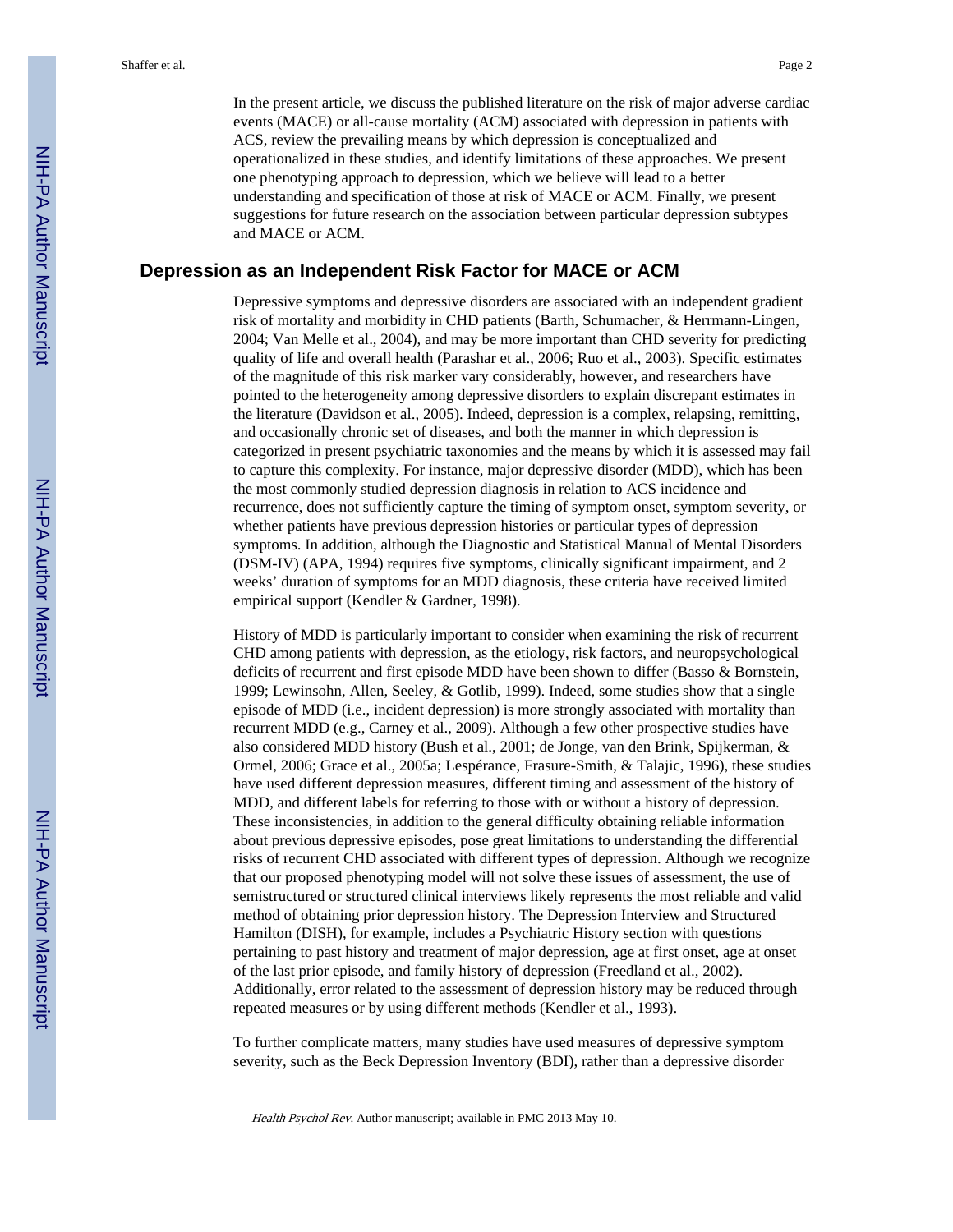diagnosis to categorize depressed and non-depressed participants (e.g., Grace et al., 2005a; Grace et al., 2005b). Although the results of some studies suggest that specific depressive symptom dimensions (somatic symptoms) are associated with cardiac prognosis while others are not (cognitive symptoms) (de Jonge et al., 2006; Linke et al., 2009), not all symptom inventories categorize depression in the same way. Moreover, the feature specifiers for the DSM-IV depressive diagnoses (e.g., catatonic and atypical features) correspond poorly with the symptom dimensions from self-report inventories.

Given these limitations, it is perhaps not surprising that researchers have recently focused on better methods of classifying depression (e.g. Joyce, 2008; Klein, 2008). We argue for a new model that captures the timing of depressive episodes and disorders, the presence or absence of a history of MDD, and specific depressive symptom dimensions. We do not intend for this model to exist outside of the existing diagnostic classification system nor do we intend to suggest that alternate proposals lack validity or reliability. Rather, we believe that our model will help to resolve some of the inconsistencies and limitations discussed above and foster greater understanding of the relation between depression and MACE/ACM.

# **Depression Intermediary Phenotypes**

Complex phenotypes, such as depression, can be disaggregated into IPs or simpler subtypes that are more closely related to the underlying genetic and pathophysiological characteristics (Hasler, Drevets, Manji, & Charney, 2004). For example, although a high level of total lipids was initially associated with an increased risk of MACE, subsequent studies revealed that risk - or even protection - was conferred by specific lipid subtypes, such as low- and high-density lipoproteins. This disaggregation of total lipids eventually led to the study of the apolipoprotein E ε4 allele (Fredrickson, 1993), now itself a complex story (Edmondson et al., 2009). We propose that the broad and complex depression phenotype be disaggregated into IPs or simpler subtypes that are more closely related to the underlying genetic and pathophysiological characteristics of each subtype.

The study of new depression IPs may help resolve one of the large gaps in knowledge in the study of depression and cardiovascular disease—namely, whether a depression IP is associated with an increased risk of MACE or ACM or whether the entire depression phenotype is associated with an increased risk of MACE or ACM after ACS (Carney & Freedland, 2007). Some depression IPs may have distinct biological underpinnings (Hasler, et al., 2004), so the isolation of those IPs that are associated with increased risk of MACE or ACM may provide insight into the association between depression and CHD recurrence and mortality.

We propose that two mutually-exclusive, distinct IPs of depression—Anhedonic Depression and Inflammation-Induced Incident Depression—may be associated with adverse outcomes after an ACS, whereas a heterogeneous grouping of other depression IPs may not be associated with adverse outcomes after ACS. We arrived at this categorization using a hierarchical series of steps and an exhaustive review of the aforementioned literature and our preliminary data. Specifically, we first noted that post-ACS patients with incident depression and elevated inflammation seemed to be at greatest risk for recurrent MACE and ACM. Those patients without incident depression and elevated inflammation but with anhedonic depression seemed to be at next greatest risk. A third group of patient with neither incident depression nor elevated inflammation nor anhedonic mood seemed to be at the next greatest risk. We recognize that this division is largely arbitrary and that many more depression IPs likely exist, and we suggest the need for further investigation of these putative IPs.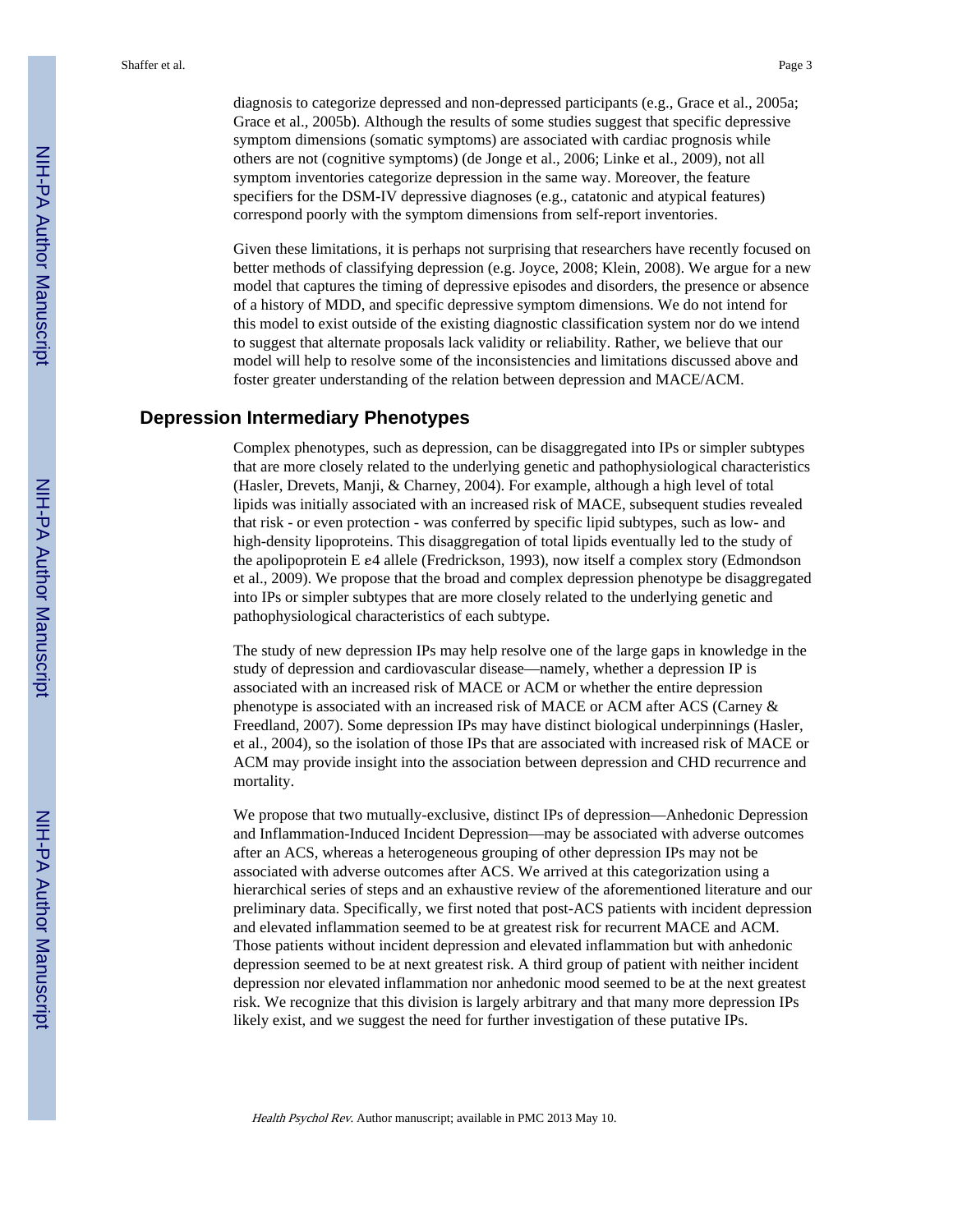#### **Inflammation-Induced Incident Depression**

Several new findings demonstrate that those with no history of MDD who have MDD at the same time as ACS, in addition to increased inflammation as assessed by C-reactive protein, might be at increased risk of MACE or ACM. We hypothesize that this represents one IP an Inflammation-Induced Incident Depression – that occurs in the context of ACS-related inflammatory processes (Capuron, Hauser, Hinze-Selch, Miller, & Neveu, 2002; Felger et al., 2007; Glassman, Bigger Jr, & Gaffney, 2009; Hayley, Poulter, Merali, & Anisman, 2005; Pollak & Yirmiya, 2002; Wichers & Maes, 2002). This putative depression IP is consistent, though not redundant, with the DSM-IV diagnosis mood disorder due to a general medical condition. Specification of the particular etiology (i.e., inflammation) underlying the depression holds potentially significant implications for future research endeavors and clinical decisions. The finding that immune activation accompanies depressive syndromes other than mood disorder due to a general medical condition further suggest the need for this new phenotype (Pollack & Yirmiya, 2002). We are therefore proposing that Inflammation-Induced Incident Depression be considered an additional specification rather than replacement for the mood disorder due to a general medical condition.

Based on an animal model (De La Garza, 2005), Inflammation-Induced Incident Depression is hypothesized to result from a proinflammatory cascade. Animals or humans with a large, acute proinflammatory response, regardless of the insult that initiated the response, display depressive behaviors, even if they are not genetically susceptible to depression. Post-ACS patients with Inflammation-Induced Incident Depression should have no history of MDD and should demonstrate a large proinflammatory response during hospitalization for ACS, despite taking appropriate medications. The presence of depression following the inflammatory resposne should add to the risk of post-ACS MACE resulting from the inflammatory response itself—a hypothesis that can be tested by including main effects (elevated inflammation [yes/no], current MDD [yes/no], and the interaction of these two terms (elevated information \* current MDD) in a Cox regression with recurrent MACE/ ACM as the criterion varirable. We recognize that the release of proinflammatory molecules may reflect a response to acute cardiovascular medical events and that other biological aspects of the cardiovascular event besides inflammation may elicit the incident depressive episode. In future studies we will test the hypothesis that the release of proinflammatory molecules is etiologically related to incident depression.

Although we will not be able to determine the causal order of Inflammation-Induced Incident Depression and in-hospital inflammatory ACS response in our planned observational study, we believe that in the inflammation-induced model of depression (Dantzer, 2001)it is more likely that inflammation causes the first onset of MDD, rather than first-onset MDD suddenly causing dramatic elevation in inflammatory markers (e.g., Creactive protein [CRP] levels >50 mg/L) (Kinlay et al., 2003). Recent evidence has shown that incident depression predicts adverse outcomes after ACS (de Jonge, van den Brink, et al., 2006; Grace et al., 2005a), although these studies did not test for a large inflammatory burden (Figure 1). Other published data have shown that some individuals are genetically prone to have high CRP levels in response to ACS, regardless of the severity of the event (Danik et al., 2006), indicating that this symptom cluster (present MDD, no MDD history, and very high levels of inflammation) might be a depression IP worth further investigation. This suggests that incident depression immediately after ACS may be comorbid with steeply elevated CRP levels compared with patients who were never depressed and lend support to our model of Inflammation-Induced Incident Depression. Patients with this depression IP would probably also benefit from a different treatment, possibly one that is focused on the inflammatory response rather than on the depressive symptoms.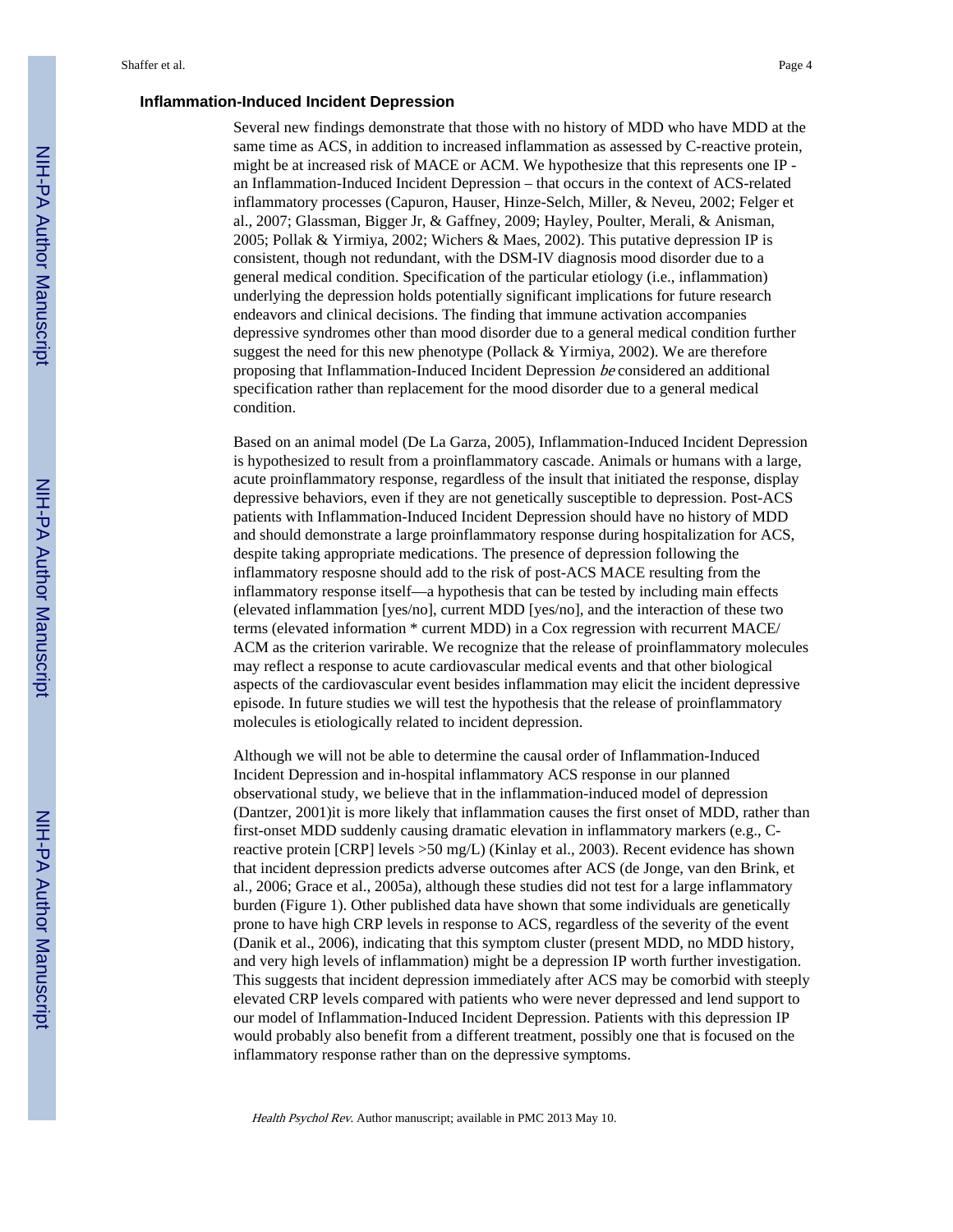#### **Melancholia and an Anhedonic Depression IP**

In DSM-IV, MDD with melancholia is distinct from MDD without melancholia, and a key symptom of melancholia is anhedonia, or loss of pleasure from almost all activities and/or lack of reactivity to usually pleasurable stimuli (Davidson, et al., 2005). To receive a DSM-IV diagnosis of the melancholic subtype of MDD one must have three (or more) of the following: distinct quality of depressed mood, depression regularly worse in the morning, early morning awakening, marked psychomotor retardation or agitation, significant anorexia or weight loss, or excessive or inappropriate guilt (APA, 1994). There has been fierce debate about whether MDD with melancholia is a subtype of MDD or distinct from MDD (Coryell, 2007; Duval et al., 2006; Harkness & Monroe, 2006; Khan et al., 2006; Melartin et al., 2004; Parker, 2007; Stewart, McGrath, Quitkin, & Klein, 2007). Many researchers argue that the cause, genetic vulnerability, psychoneuroendocrine correlates, responsiveness to treatment, and life course of MDD with melancholia are sufficiently different from those of MDD without melancholia as to represent a distinct type of depression (Fink, Bolwig, Parker, & Shorter, 2007; Leventhal & Rehm, 2005; M. Taylor & Fink, 2008). The underlying genetic characteristics of melancholia are still in debate, in large part because of dissatisfaction with the way MDD with melancholia is described in DSM-IV, leading to poor specification of the phenotype on which to genotype (Kendler, 1997).

The first-ever published report of an increased risk of CHD mortality in patients with mental disorders noted that patients with melancholic depression were at an 11-fold increased risk of dying compared with the general population and a 2- to 3-fold increased risk of dying compared to patients with manic depression and other mental disorders (including depression) (Malzberg, 1937). In fact, 40% of these patients' total deaths were attributable to cardiac causes, compared with only 23% for the general population. In addition, it was lifetime prevalence, not a one-time diagnosis of melancholia that was associated with increased CHD mortality. Notwithstanding the fact that melancholic depression was the depression subtype that first identified those at increased risk of CHD, most cohort studies in the intervening years have assessed either the complex phenotype of depression or the severity of any type of depressive symptom. It is important to note that patients with melancholic depression often have more severe depressive symptoms, and depression severity itself may be associated with an increased risk of MACE or ACM. Thus, there are few data on clinical outcomes to support the hypothesis that those with melancholic depression have an increased risk of MACE or ACM after ACS.

Anhedonia, which as mentioned above is a key symptom of melancholia, is itself a complex construct. We recently published results of an observational cohort study to determine if depressed mood and/or anhedonia (the two cardinal symptoms of MDD) predict 1-year medical outcomes among 453 patients with ACS who were recruited from 3 university hospitals (Davidson, Burg et al., 2010). Within 1 week of admission, patients underwent a structured psychiatric interview assessing clinically impaired depressed mood, anhedonia, and major depressive episode (MDE). Patients with anhedonia comprised 17% of the total cohort and 72.9% of the patients with MDE, suggesting that the majority of post-ACS patients with depression have this IP. Controlling for sex, age, and medical covariates, anhedonia was a significant predictor of combined MACE and ACM (adjusted HR, 1.58; 95% CI, 1.16–2.14; P<.01) but depressed mood was not (adjusted HR, 1.28; 95% CI, .96– 1.71,  $P = .09$ ). When also controlling for MDD diagnosis or severity of depressive symptoms, anhedonia continued to significantly predict outcomes (adjusted HR, 1.69; 95% CI, 1.07–2.68,  $P = .03$ ). These findings, which demonstrate that anhedonia may identify risk of MACE or ACM beyond that of established medical prognostic indicators, were confirmed using depressed mood and anhedonia subscores from the BDI in place of clinician interview ratings.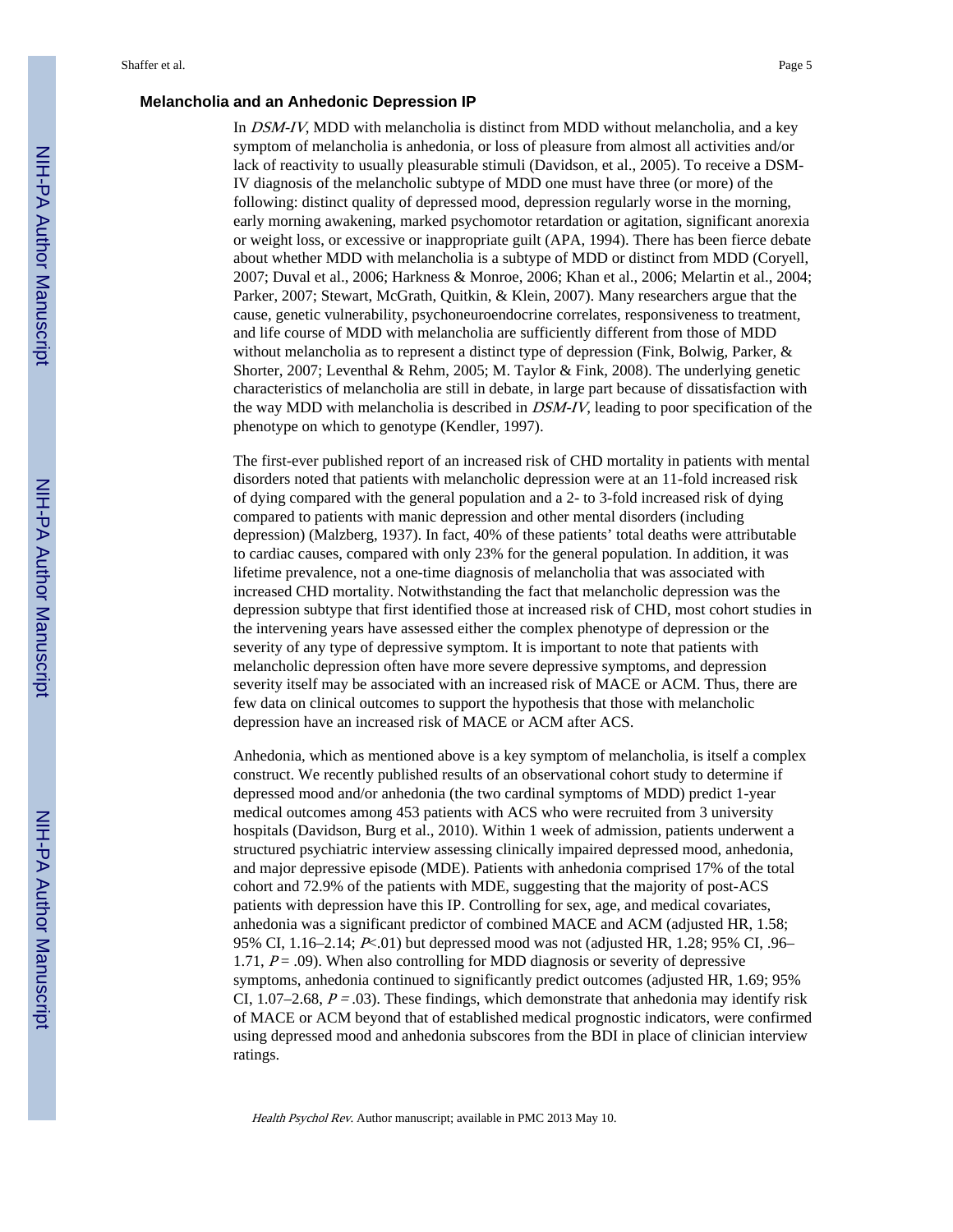In contrast to the above published study, which examined only the presence of one cardinal MDD symptom, we now propose a distinct Anhedonic Depression IP. As the Inflammation-Induced Incident Depression IP is consistent with and modifies the DSM-diagnosis mood disorder due to a general medical illness, so the Anhedonic Depression IP is consistent with and modifies the DSM-IV melancholic features specifier. In addition to the essential feature of the DSM-IV melancholia depression specifier, which emphasizes "loss of interest or pleasure in all, or almost all activities or a lack of reactivity to usually pleasurable stimuli [i.e., anhedonia]," we think that persons with this depression IP should meet the criteria for an MDD in response to that life stressor, and should also have had an early onset of a relapsing, remitting course (APA, 1994, p. 419). Therefore, in addition to anhedonia symptoms, we further define this IP by a history of MDD and MDD at the time of the ACS. We presume an absence of a large proinflammatory response, although this is not definitional to the IP (see Table 1). Although these additional criteria and those of other depression IPs are somewhat arbitrary, we believe that they better identify patients with a specific depression IP who may be at particular risk of MACE or ACM. In hypothesizing about why post-ACS patients with anhedonia or the Anhedonic IP may be at increased risk of MACE or ACM, we are suggesting that it may be through behavioral inactivation specifically, ongoing failure to take medications and follow other clinical recommendations (Figure 2). Although other biological and behavioral mechanisms may be involved in the increased risk of MACE or ACM conferred by the Anhedonic Depression IP, we posit that treatment noncompliance may be a particularly potent mechanism. If this novel hypothesis is supported, post-ACS patients with an Anhedonic Depression IP may benefit from interventions that focus on increasing behavioral engagement in their cardiac regimen (medications, exercise, smoking cessation, etc).

**Other Depression IPs—Although many other depression IPs (e.g., neurotic depression** and stress-sensitivity) have been proposed (Hasler, et al., 2004), each possibly with distinctive genetic and biological characteristics and treatment responses, there is not yet evidence that any of these have any impact on cardiovascular outcomes in post-ACS patients. Very large cohort studies are needed to explore if any of these other IPs predict a poor cardiovascular prognosis, and these should be conducted.

The one depression IP discussed extensively in the literature (although not recognized by  $DSM-IV$ ) is neurotic depression. It has been shown to have a high rate of heritability, an early onset, and a relapsing, remitting course (Fanous, Gardner, Prescott, Cancro, & Kendler, 2002; Sen et al., 2003). Although one study found that neurotic depression has no effect on cardiovascular outcomes (Watson & Pennebaker, 1989), the lack of additional support for cardiotoxic sequelae of this depression phenotype may reflect the fact that this subtype, which is considered archaic and associated with speculative, psychoanalytic connotations (Ghaemi, 2008), has not been frequently studied. However, studies have identified neuroticism (Shipley, Weiss, Der, Taylor, & Deary, 2007) and Type D personality (Reich & Schatzberg, in press) as predictors of MACE, and both of these constructs are likely correlates of what is meant by neurotic depression. Treatment-resistant depression (Carney & Freedland, 2009) may be another depression IP associated with poor cardiovascular outcomes, but treatment failure is required to identify this IP. Because of this complexity, treatment-resistant depression is difficult to detect in observational studies.

Finally, the DSM-IV features several diagnoses other than MDD in which depressed mood features prominently. Although current criteria for these diagnoses, like MDD, do not feature specifiers for timing of symptom onset, it remains possible that these conditions are also associated with elevated risk of MACE or ACM. As such, future studies are needed to clarify their associations with cardiac risk. For example, severe physical events, such as ACS (myocardial infarction [MI] or hospitalization for unstable angina) can precipitate the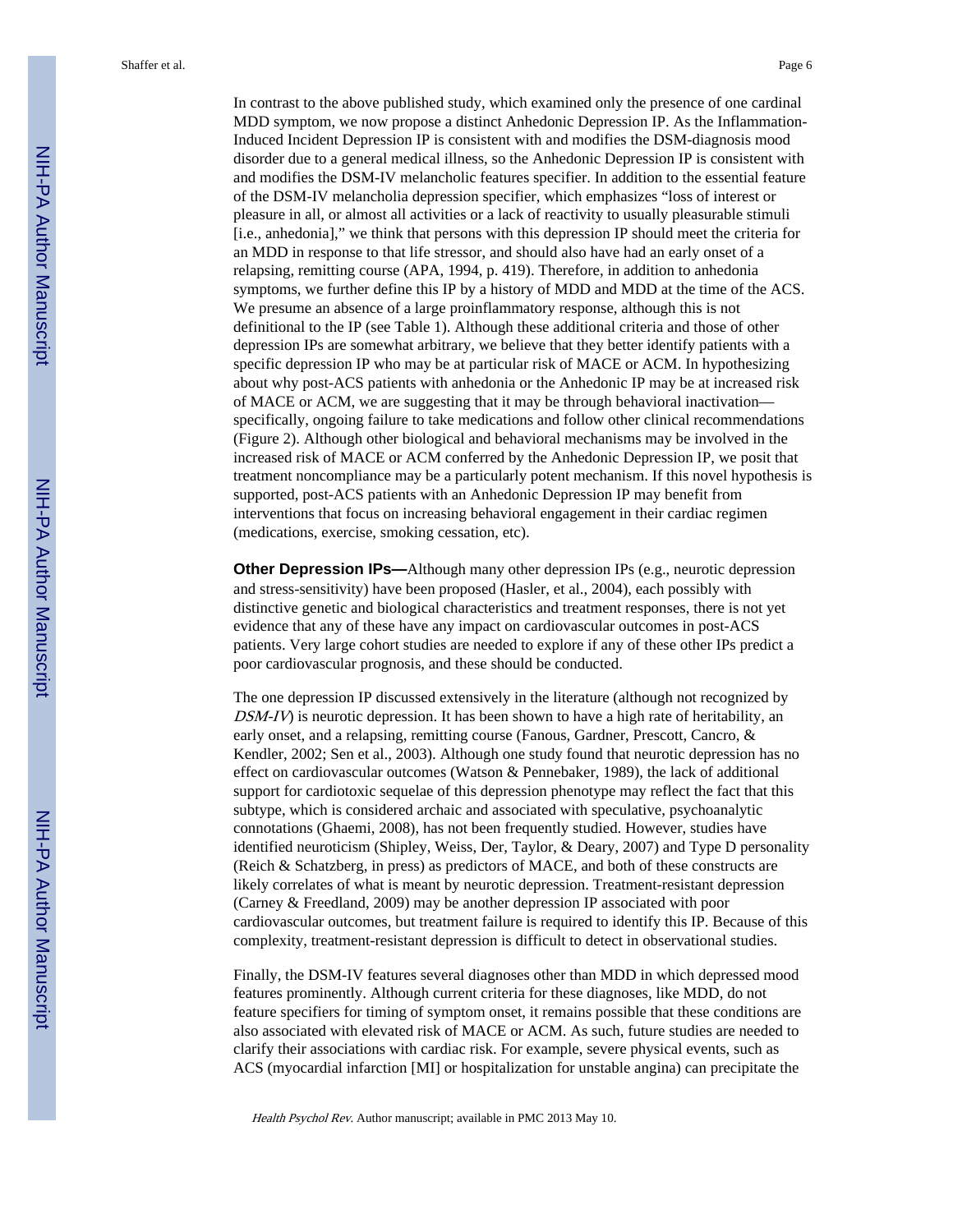DSM-IV diagnosis of adjustment disorder with depressed mood. Although this diagnosis has been found in as many as 28% of patients during the first year following MI (González-Jaimes & Turnbull-Plaza, 2003), studies have not yet tested if either this disorder or the related diagnosis mood disorder due to a general medical condition confers an increased risk of recurrent MACE or ACM in these patients. In addition, the diagnosis of depression not otherwise specified, dysthymia, and the exploratory research category minor depression may also be associated with elevated risk of MACE or ACM, and these diagnoses should also be explored in future studies.

# **Conclusions and Clinical Implications**

Depression is a complex, broad phenotype that is associated with an increased risk of MACE or ACM among post-ACS patients. As discussed herein, this broad phenotype may be better conceptualized as a set of more specific IPs, each of which may have a different role in the risk of MACE or ACM. Whereas Anhedonic and Inflammation-Induced Incident Depression are hypothesized to be associated with an increased risk of MACE or ACM, there is not yet evidence to indicate that neurotic depression, dysthymia, or other subtypes are associated with an increased risk of MACE or ACM. In our planned upcoming research, which includes an ongoing large prospective cohort study, we intend to evaluate these hypotheses.

#### **Future Research**

**Prescription Usage Lifestyle and Stress Evaluation (PULSE) Study—**A cohort study of 1400 post-ACS patients hospitalized at New York Presbyterian or Mount Sinai hospitals in New York, NY has recently been initiated to further elucidate the differential risks conferred by different depression IPs. Within 7 days of hospital discharge for ACS, participants undergo a diagnostic interview for depression and provide depression histories and self-reported data to determine the presence of four conceptually distinct depression IPs: Anhedonic, Inflammation-Induced Incident, Other Depression (lifetime diagnosis of MDD, but not meeting criteria for the previous two IPs), or Never Depressed (control). All participants are followed for 1 year for MACE (nonfatal MI, urgent cardiac revascularization, and unstable angina hospitalization) and ACM. In this study, we plan to examine the aforementioned depression IPs to identify the extent to which they predict subsequent adverse cardiovascular events. We will test the validity of our proposed depression IPs by constructing a Cox regression model with recurrent MACE as the criterion variable and the following as predictor variables: MDD history (yes/no), current MDD (yes/ no), Anhedonia criteria met (yes/no), elevated inflammation (i.e., CRP > 50) (yes/no), and the cross-products of each of the aforementioned main effect predictors (e.g., MDD history \* Anhedonia criteria met).

#### **Mechanisms by Which Depression Increases the Risk of MACE or ACM—**

Identifying depression IPs that are relevant to prognosis is important; however, it is also essential to gain an understanding of the pathways through which they act. There are three major arguments in the literature regarding the processes by which depression, or its subtypes, may increase the risk of MACE or ACM (Frasure-Smith & Lespérance, 2006). The first argument is that depression causes or temporally precedes behaviors that in turn alter MACE or ACM outcomes (Ziegelstein et al., 2000). As support for this position, recent research has demonstrated that insomnia and sleep duration act as mediators of the relation between depression and hypertension incidence (Gangwisch et al., 2009). As such, it is plausible that depression induces sleep dysfunction, which in turn induces hypertension incidence and its vascular and cardiac complications. A second argument is that depression or some of its subtypes may precede or directly influence biological dysregulations, such as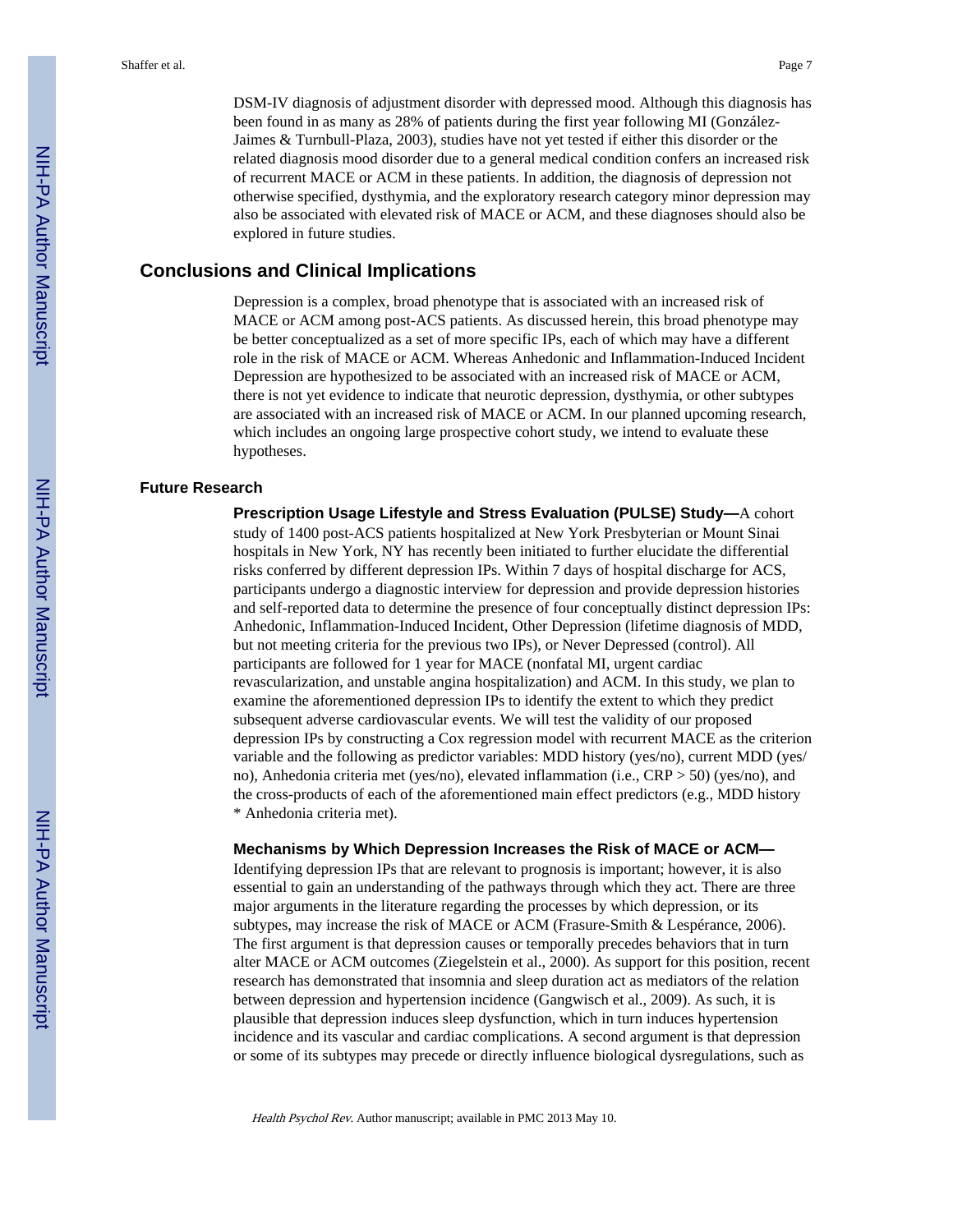platelet aggregation or autonomic dysregulation, known to affect MACE or ACM outcomes (Frasure-Smith & Lespérance, 2006). The third argument is that depression or variants thereof are merely markers of unmeasured disease severity or biological dysregulation that precedes the depression. Proponents of this last position argue that the association between depression and MACE or ACM is spurious or that depression is not causally implicated in the increased risk of MACE or ACM risk found in some post-ACS patients with depression. Thyroid axis function (Bunevicius et al., 2006) and sleep-related breathing disorders (Kierlin & Yan-Go, 2009), may represent common etiologic factors from which depression and cardiac impairment result concurrently. While distinct, these three mechanistic arguments are not mutually exclusive, and all could have merit, particularly if one considers different depression IPs and their pathways to MACE or ACM.

Further exploration of immune dysregulation as a possible common etiologic factor or confounder by which one of our proposed depression IPs mark increased risk of MACE or ACM is particularly warranted, as the results of previous studies exploring this hypothesis are mixed. Although the Inflammation-Induced model of depression has generally been supported in the animal literature, there remain equivocal findings regarding the extent to which particular cytokines are associated with depression (Howren, Lamkin, & Suls, 2009) and the directionality of the pathway linking cytokines, depression, and CHD. Consideration of the depression IPs may help resolve these inconsistencies. Moreover, although an emerging body of literature has shown that inflammation does not mediate the association between recurrent depression and MACE (Janszky, Ahlbom, Hallqvist, & Ahnve, 2007; Whooley et al., 2007), it is possible that these null findings reflect a failure to consider rare depression IPs. Finally, inflammation is a well-established, independent risk factor for recurrent ACS (Pearson, Mensah, Alexander, Anderson, Cannon, Criqui, et al., 2003), and thus patients with high inflammatory response but without depression are still at risk of MACE and/or ACM. To better clarify and describe the Inflammation-Induced Incident Depression IP, future studies should examine whether the magnitude and type of cardiac risk conferred by elevated inflammation with depression differs from that conferred by elevated inflammation without depression.

**Randomized Clinical Trials—**The establishment of depression as a marker of MACE or ACM risk in patients after ACS, prompted the National Heart, Lung, and Blood Institute in the 1990s to fund the Enhancing Recovery in CHD Patients (ENRICHD) study. This multicenter clinical trial randomized close to 2500 patients to determine whether treating depression after acute MI improved event-free survival (Berkman, et al., 2003). Although the results of the ENRICHD trial revealed that treating MDD resulted in statistically significant improvement in depression status compared with usual cardiology care, this effect did not translate into improved medical prognosis (Berkman, et al., 2003). In their discussion of findings (Carney, et al., 2003; Sheps, Freedland, Golden, & McMahon, 2003), the ENRICHD investigators raised a number of questions as to why the trial, while successful in treating depression in patients who accepted treatment, did not affect the MACE or ACM risk associated with depression. Among the factors discussed were (1) the high spontaneous remission response seen in the usual care group, perhaps in part because patients with a benign subtype of depression, such as adjustment disorder with depressive features, were included and (2) the possibility that the intervention might not have sufficiently addressed the underlying pathophysiological characteristics tying depression to recurrent events.

Other depression efficacy and safety trials for post-ACS patients have similarly not shown a reduction in MACE or ACM risk (Lespérance et al., 2007; Sebregts, Falger, Appels, Kester, & Bär, 2005; C. Taylor et al., 2005; Van Melle et al., 2007), with the exception of two that were not powered to find such an effect (Davidson, Rieckmann et al., 2010; Glassman et al.,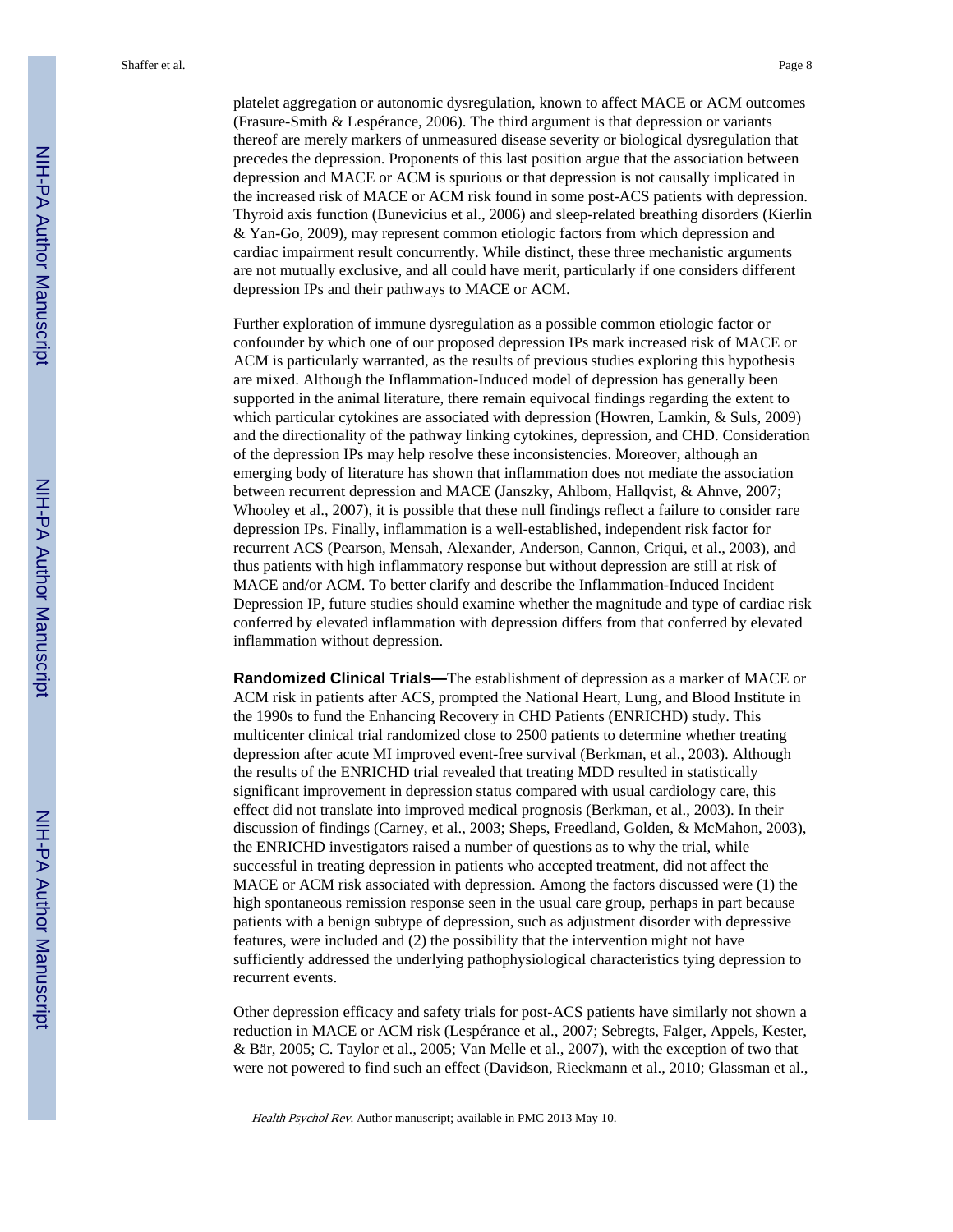2002). Thus, these randomized clinical trials have been unable to identify effective interventions to reduce the risk of MACE or ACM in depressed patients after ACS. Future randomized clinical trials should build upon the findings of prospective observational examinations of depression IPs such as the Prescription Usage Lifestyle and Stress Evaluation study, as consideration of the link between specific depression IPs with MACE or ACM may point to distinct treatments for different groups of depressed patients.

# **Acknowledgments**

Funding/Support: This work was supported by grants HL-088117, HC-25197, HL-076857, HL-080665, HL-101663, and HL-084034 from the National Heart, Lung, and Blood Institute, Bethesda, MD; by grant UL1 RR024156 from the National Center for Research Resources, Bethesda, MD, a component of the National Institutes of Health and National Institutes of Health Roadmap for Medical Research; and by an unrestricted research grant from the Hinduja Foundation, New York, NY.

# **References**

APA. Diagnostic and statistical manual of mental disorders. 4. Washington, DC: Author; 1994.

- Barth J, Schumacher M, Herrmann-Lingen C. Depression as a risk factor for mortality in patients with coronary heart disease: a meta-analysis. Psychosomatic Medicine. 2004; 66:802–813. [PubMed: 15564343]
- Basso M, Bornstein R. Relative memory deficits in recurrent versus first-episode major depression on a word-list learning task. Neuropsychology. 1999; 13:557–563. [PubMed: 10527064]
- Baune B, Adrian I, Arolt V, Berger K. Associations between major depression, bipolar disorders, dysthymia and cardiovascular diseases in the general adult population. Psychotherapy and Psychosomatics. 2006; 75:319–326. [PubMed: 16899969]
- Berkman L, Blumenthal J, Burg M, Carney R, Catellier D, Cowan M, et al. Effects of treating depression and low-perceived social support on clinical events after myocardial infarction: The Enhancing Recovery in Coronary Heart Disease Patients (ENRICHD) randomized trial. Journal of the American Medical Association. 2003; 289:3106–3116. [PubMed: 12813116]
- Blumenthal J, Lett H, Babyak M, White W, Smith P, Mark D, et al. Depression as a risk factor for mortality after coronary artery bypass surgery. Lancet. 2003; 362:604–609. [PubMed: 12944059]
- Bunevicius R, Varoneckas G, Prange AJ, Hinderliter AL, Gintauskiene V, Girdler SS. Depression and thyroid axis function in coronary artery disease: Impact of cardiac impairment and gender. Clinical Cardiology. 2006; 29:170–174. [PubMed: 16649727]
- Bush D, Ziegelstein R, Tayback M, Richter D, Stevens S, Zahalsky H, et al. Even minimal symptoms of depression increase mortality risk after acute myocardial infarction. The American Journal of Cardiology. 2001; 88:337–341. [PubMed: 11545750]
- Capuron L, Hauser P, Hinze-Selch D, Miller A, Neveu P. Treatment of cytokine-induced depression. Brain Behavior and Immunity. 2002; 16:575–580.
- Carney R, Blumenthal J, Catellier D, Freedland K, Berkman L, Watkins L, et al. Depression as a risk factor for mortality after acute myocardial infarction. The American Journal of Cardiology. 2003; 92:1277–1281. [PubMed: 14636903]
- Carney R, Freedland K. Does treating depression improve survival after acute coronary syndrome?: Invited commentary on... Effects of antidepressant treatment following myocardial infarction. The British Journal of Psychiatry. 2007; 190:467–468. [PubMed: 17541104]
- Carney R, Freedland K. Treatment-resistant depression and sudden cardiac death. Journal of the American College of Cardiology. 2009; 54:958–958. [PubMed: 19712809]
- Carney R, Freedland K, Steinmeyer B, Blumenthal J, de Jonge P, Davidson KW, et al. History of depression and survival after acute myocardial infarction. Psychosomatic Medicine. 2009; 71:253– 259. [PubMed: 19251868]
- Coryell W. The facets of melancholia. Acta Psychiatrica Scandinavica. 2007; 115:31–36. [PubMed: 17280568]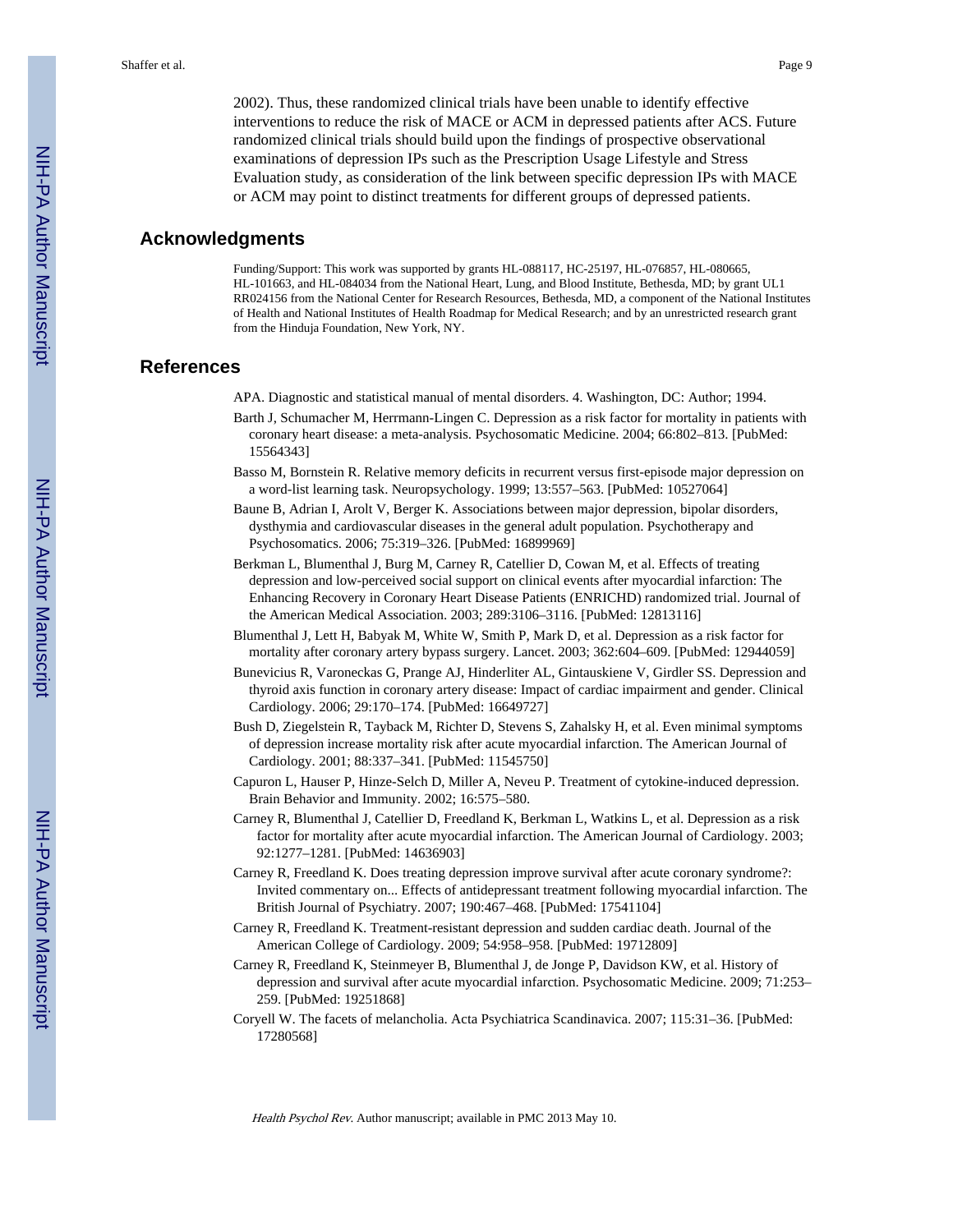- Danik J, Chasman D, Cannon C, Miller D, Zee R, Kozlowski P, et al. Influence of genetic variation in the C-reactive protein gene on the inflammatory response during and after acute coronary ischemia. Annals of Human Genetics. 2006; 70:705–716. [PubMed: 17044845]
- Dantzer R. Cytokine-induced sickness behavior: Where do we stand? Brain Behavior and Immunity. 2001; 15:7–24.
- Davidson KW, Burg M, Kronish I, Shimbo D, Dettenborn L, Mehran R, et al. Association of Anhedonia With Recurrent Major Adverse Cardiac Events and Mortality 1 Year After Acute Coronary Syndrome. Archives of General Psychiatry. 2010; 67:480. [PubMed: 20439829]
- Davidson KW, Rieckmann N, Clemow L, Schwartz J, Shimbo D, Medina V, et al. Enhanced depression care for patients with acute coronary syndrome and persistent depressive symptoms: Coronary Psychosocial Evaluation Studies randomized controlled trial. Archives of Internal Medicine. 2010; 170:600. [PubMed: 20386003]
- Davidson KW, Rieckmann N, Lespérance F. Psychological theories of depression: Potential application for the prevention of acute coronary syndrome recurrence. Psychosomatic Medicine. 2004; 66:165–173. [PubMed: 15039500]
- Davidson KW, Rieckmann N, Rapp M. Definitions and distinctions among depressive syndromes and symptoms: Implications for a better understanding of the depression-cardiovascular disease association. Psychosomatic Medicine. 2005; 67:S6–S9. [PubMed: 15953804]
- de Jonge P, Ormel J, van den Brink R, van Melle J, Spijkerman T, Kuijper A, et al. Symptom dimensions of depression following myocardial infarction and their relationship with somatic health status and cardiovascular prognosis. American Journal of Psychiatry. 2006; 163:138. [PubMed: 16390901]
- de Jonge P, van den Brink R, Spijkerman T, Ormel J. Only incident depressive episodes after myocardial infarction are associated with new cardiovascular events. Journal of the American College of Cardiology. 2006; 48:2204–2208. [PubMed: 17161246]
- De La Garza R. Endotoxin-or pro-inflammatory cytokine-induced sickness behavior as an animal model of depression: focus on anhedonia. Neuroscience and Biobehavioral Reviews. 2005; 29:761–770. [PubMed: 15878621]
- Duval F, Mokrani M, Monreal-Ortiz J, Fattah S, Champeval C, Schulz P, et al. Cortisol hypersecretion in unipolar major depression with melancholic and psychotic features: Dopaminergic, noradrenergic and thyroid correlates. Psychoneuroendocrinology. 2006; 31:876–888. [PubMed: 16769179]
- Edmondson A, Brown R, Kathiresan S, Cupples L, Demissie S, Manning A, et al. Loss-of-function variants in endothelial lipase are a cause of elevated HDL cholesterol in humans. The Journal of Clinical Investigation. 2009; 119:1042–1050. [PubMed: 19287092]
- Evans D, Charney D, Lewis L, Golden R, Gorman J, Krishnan K, et al. Mood disorders in the medically ill: Scientific review and recommendations. Biological Psychiatry. 2005; 58:175–189. [PubMed: 16084838]
- Fanous A, Gardner C, Prescott C, Cancro R, Kendler K. Neuroticism, major depression and gender: A population-based twin study. Psychological Medicine. 2002; 32:719–728. [PubMed: 12102386]
- Felger J, Alagbe O, Hu F, Mook D, Freeman A, Sanchez M, et al. Effects of interferon-alpha on rhesus monkeys: A nonhuman primate model of cytokine-induced depression. Biological Psychiatry. 2007; 62:1324–1333. [PubMed: 17678633]
- Fink M, Bolwig T, Parker G, Shorter E. Melancholia: Restoration in psychiatric classification recommended. Acta Psychiatrica Scandinavica. 2007; 115:89–92. [PubMed: 17244171]
- Frasure-Smith N, Lespérance F. Recent evidence linking coronary heart disease and depression. Canadian Journal of Psychiatry. 2006; 51:730–737.
- Fredrickson D. Phenotyping. On reaching base camp (1950–1975). Circulation. 1993; 87:1–15. [PubMed: 8418996]
- Gangwisch J, Malaspina D, Posner K, Babiss L, Heymsfield S, Turner J, et al. Insomnia and sleep duration as mediators of the relationship between depression and hypertension incidence. American Journal Of Hypertension. 2009; 23:62–69. [PubMed: 19893498]
- Ghaemi S. Why antidepressants are not antidepressants: STEP-BD, STAR\* D, and the return of neurotic depression. Bipolar Disorders. 2008; 10:957–968. [PubMed: 19594510]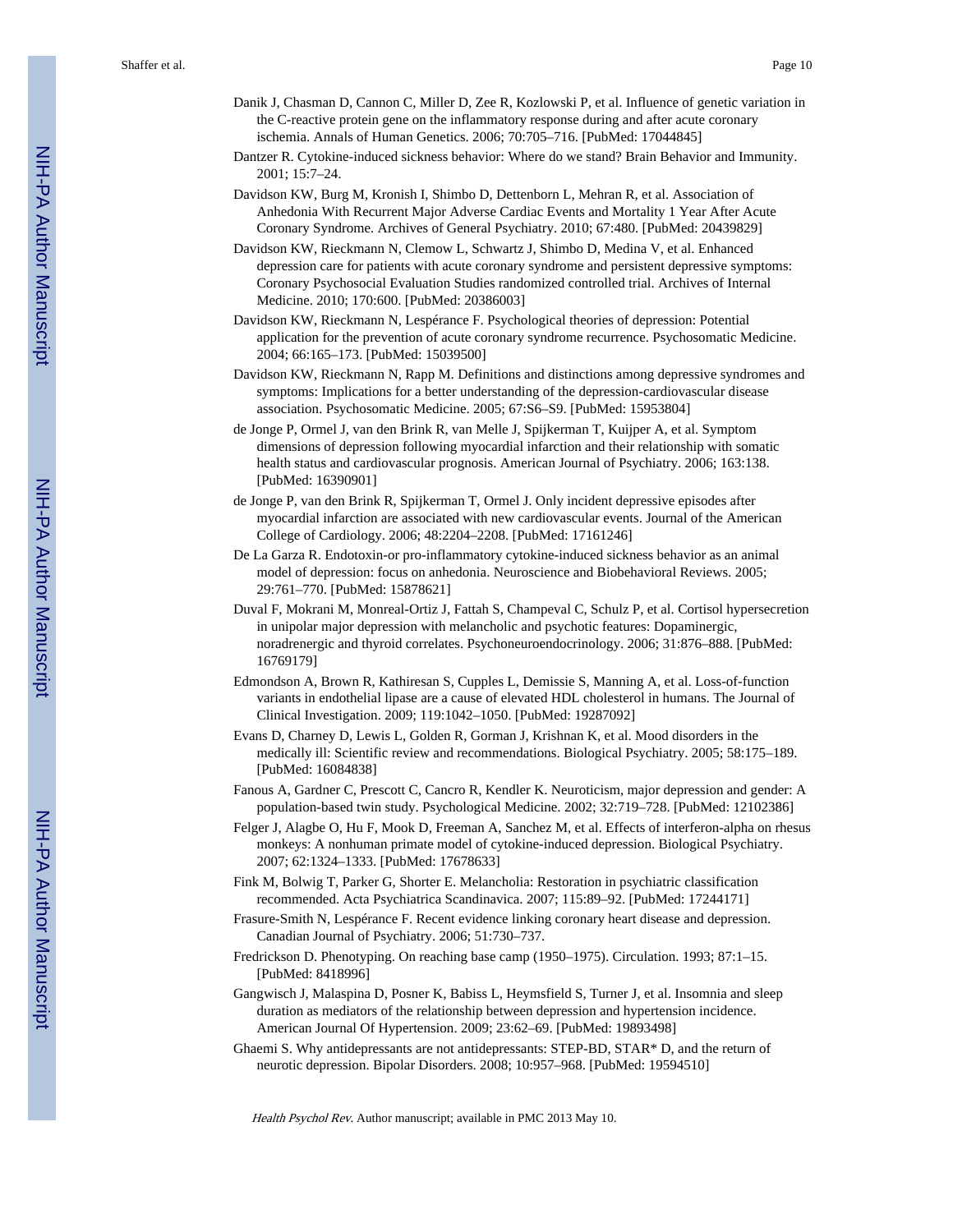- Glassman A, Bigger J Jr, Gaffney M. Psychiatric characteristics associated with long-term mortality among 361 patients having an acute coronary syndrome and major depression: Seven-year followup of SADHART participants. Archives of General Psychiatry. 2009; 66:1022–1029. [PubMed: 19736359]
- Glassman A, O'Connor C, Califf R, Swedberg K, Schwartz P, Bigger J Jr, et al. Sertraline treatment of major depression in patients with acute MI or unstable angina. Journal of the American Medical Association. 2002; 288:701–709. [PubMed: 12169073]
- González-Jaimes E, Turnbull-Plaza B. Selection of psychotherapeutic treatment for adjustment disorder with depressive mood due to acute myocardial infarction. Archives of Medical Research. 2003; 34:298–304. [PubMed: 12957527]
- Grace SL, Abbey SE, Kapral MK, Fang J, Nolan RP, Stewart DE. Effect of depression on five-year mortality after an acute coronary syndrome. The American Journal of Cardiology. 2005a; 96:1179–1185. [PubMed: 16253578]
- Grace SL, Abbey SE, Pinto R, Shnek ZM, Irvine J, Stewart DE. Longitudinal course of depressive symptomatology after a cardiac event: effects of gender and cardiac rehabilitation. Psychosomatic Medicine. 2005b; 67:52–58. [PubMed: 15673624]
- Harkness K, Monroe S. Severe melancholic depression is more vulnerable than non-melancholic depression to minor precipitating life events. Journal of Affective Disorders. 2006; 91:257–263. [PubMed: 16476487]
- Hasler G, Drevets W, Manji H, Charney D. Discovering endophenotypes for major depression. Neuropsychopharmacology. 2004; 29:1765–1781. [PubMed: 15213704]
- Hayley S, Poulter M, Merali Z, Anisman H. The pathogenesis of clinical depression: Stressor-and cytokine-induced alterations of neuroplasticity. Neuroscience. 2005; 135:659–678. [PubMed: 16154288]
- Howren M, Lamkin D, Suls J. Associations of depression with C-reactive protein, IL-1, and IL-6: A meta-analysis. Psychosomatic Medicine. 2009; 71:171–186. [PubMed: 19188531]
- Janszky I, Ahlbom A, Hallqvist J, Ahnve S. Hospitalization for depression is associated with an increased risk for myocardial infarction not explained by lifestyle, lipids, coagulation, and inflammation: The SHEEP Study. Biological Psychiatry. 2007; 62:25–32. [PubMed: 17157824]
- Joyce PR. Classification of mood disorders in DSM-V and DSM-VI. Australian and New Zealand Journal of Psychiatry. 2008; 42:851–862. [PubMed: 18777229]
- Kendler K. The diagnostic validity of melancholic major depression in a population-based sample of female twins. Archives of General Psychiatry. 1997; 54:299–304. [PubMed: 9107145]
- Kendler KS, Gardner CO. Boundaries of major depression: An evaluation of DSM-IV criteria. American Journal of Psychiatry. 1998; 155:172–177. [PubMed: 9464194]
- Khan A, Carrithers J, Preskorn S, Lear R, Wisniewski S, Rush J, et al. Clinical and demographic factors associated with DSM-IV melancholic depression. Annals of Clinical Psychiatry. 2006; 2004:91–98. [PubMed: 16754414]
- Kierlin L, Yan-Go F. Heart rate variability and depression: sleep-related breathing disorders as confounder? Archives of General Psychiatry. 2009; 66(8):915. [PubMed: 19652132]
- Kinlay S, Schwartz G, Olsson A, Rifai N, Leslie S, Sasiela W, et al. High-dose atorvastatin enhances the decline in inflammatory markers in patients with acute coronary syndromes in the MIRACL study. Circulation. 2003; 108:1560–1566. [PubMed: 12975259]
- Klein DN. Classification of depressive disorders in the DSM-V: Proposal for a two-dimension system. Journal of Abnormal Psychology. 2008; 117:552–560. [PubMed: 18729608]
- Lespérance F, Frasure-Smith N, Koszycki D, Laliberte M, van Zyl L, Baker B, et al. Effects of citalopram and interpersonal psychotherapy on depression in patients with coronary artery disease: The Canadian Cardiac Randomized Evaluation of Antidepressant and Psychotherapy Efficacy (CREATE) trial. Journal of the American Medical Association. 2007; 297:367–379. [PubMed: 17244833]
- Lespérance F, Frasure-Smith N, Talajic M. Major depression before and after myocardial infarction: Its nature and consequences. Psychosomatic Medicine. 1996; 58:99–110. [PubMed: 8849624]
- Leventhal A, Rehm L. The empirical status of melancholia: Implications for psychology. Clinical Psychology Review. 2005; 25:25–44. [PubMed: 15596079]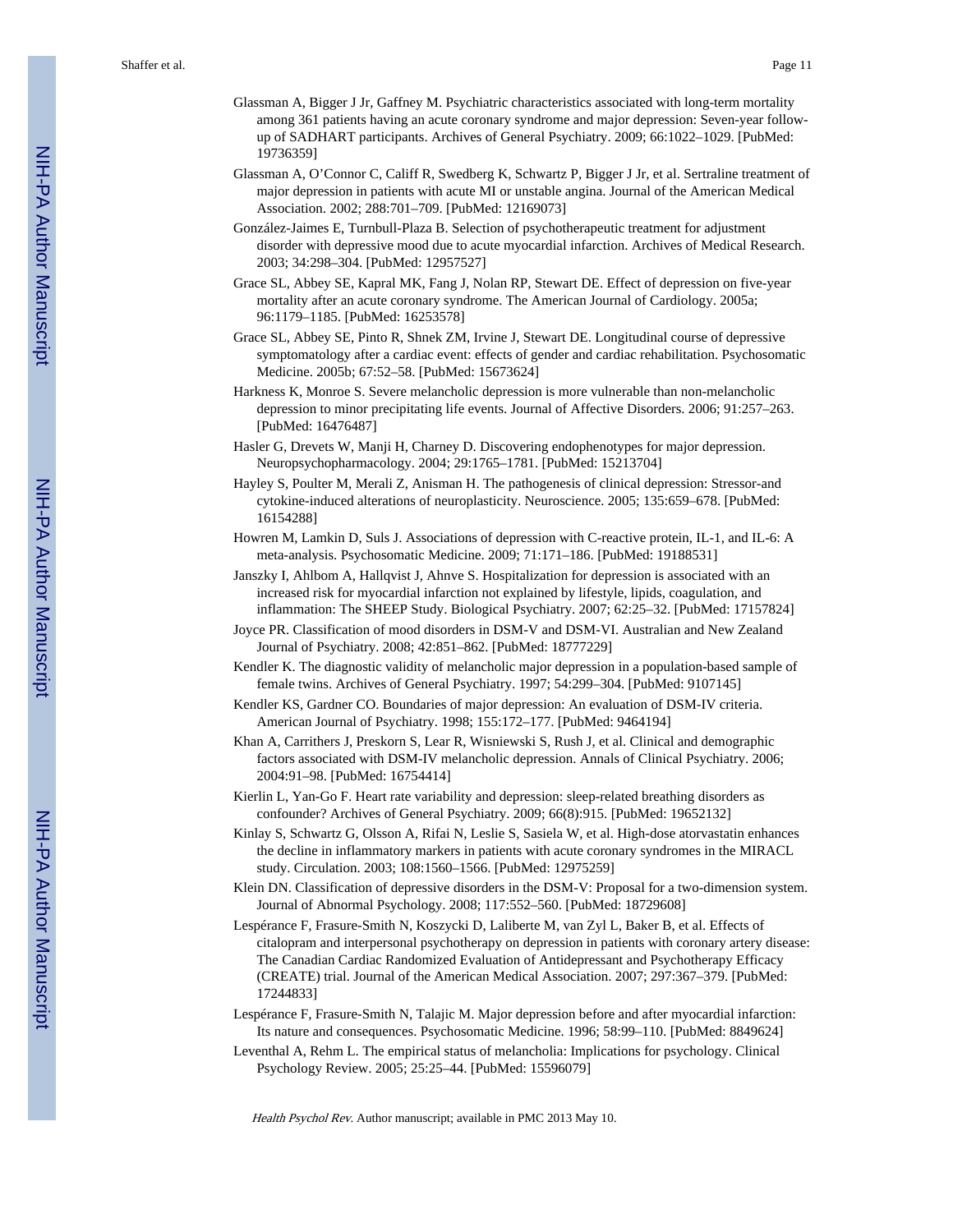- Lewinsohn P, Allen N, Seeley J, Gotlib I. First onset versus recurrence of depression: Differential processes of psychosocial risk. Journal of Abnormal Psychology. 1999; 108:483–489. [PubMed: 10466272]
- Linke S, Rutledge T, Johnson B, Vaccarino V, Bittner V, Cornell C, et al. Depressive symptom dimensions and cardiovascular prognosis among women with suspected myocardial ischemia: A report from the National Heart, Lung, and Blood Institute-sponsored Women's Ischemia Syndrome Evaluation. Archives of General Psychiatry. 2009; 66:499. [PubMed: 19414709]
- Malzberg B. Mortality among patients with involution melancholia. American Journal of Psychiatry. 1937; 93:1231–1238.
- Melartin T, Leskelä U, Rytsälä H, Sokero P, Lestelä-Mielonen P, Isometsä E. Co-morbidity and stability of melancholic features in DSM-IV major depressive disorder. Psychological Medicine. 2004; 34:1443–1452. [PubMed: 15724875]
- Nicholson A, Kuper H, Hemingway H. Depression as an aetiologic and prognostic factor in coronary heart disease: A meta-analysis of 6362 events among 146 538 participants in 54 observational studies. European Heart Journal. 2006; 27:2763–2774. [PubMed: 17082208]
- Parashar S, Rumsfeld J, Spertus J, Reid K, Wenger N, Krumholz H, et al. Time course of depression and outcome of myocardial infarction. Archives of Internal Medicine. 2006; 166:2035–2043. [PubMed: 17030839]
- Parker G. Is the diagnosis of melancholia important in shaping clinical management? Current Opinion in Psychiatry. 2007; 20:206–207. [PubMed: 17415070]
- Pearson TA, Mensah GA, Alexander RW, Anderson JL, Cannon RO, Criqui M, et al. Markers of inflammation and cardiovascular disease: Application to clincial and public health practice: A statement for healthcare professionals from the Center for Disease Control and Prevention and the American Heart Association. Circulation. 2003; 107:499–511. [PubMed: 12551878]
- Pollack Y, Yirmiya R. Cytokine-induced changes in mood and behavior: implications for depression due to a general medical condition, immunotherapy, and antidepressive treatment. International Journal of Neuropsychopharmacology. 2002; 5:389–399. [PubMed: 12466037]
- Reich J, Schatzberg A. Personality traits and medical outcome of cardiac illness. Journal of Psychiatric Research. (in press).
- Ruo B, Rumsfeld J, Hlatky M, Liu H, Browner W, Whooley M. Depressive symptoms and healthrelated quality of life: The Heart and Soul Study. Journal of the American Medical Association. 2003; 290:215–221. [PubMed: 12851276]
- Rutledge T, Reis S, Olson M, Owens J, Kelsey S, Pepine C, et al. Depression symptom severity and reported treatment history in the prediction of cardiac risk in women with suspected myocardial ischemia: The NHLBI-sponsored WISE study. Archives of General Psychiatry. 2006; 63:874–880. [PubMed: 16894063]
- Sebregts E, Falger P, Appels A, Kester A, Bär F. Psychological effects of a short behavior modification program in patients with acute myocardial infarction or coronary artery bypass grafting. A randomized controlled trial. Journal of Psychosomatic Research. 2005; 58:417–424. [PubMed: 16026656]
- Sen S, Nesse R, Stoltenberg S, Li S, Gleiberman L, Chakravarti A, et al. A BDNF coding variant is associated with the NEO personality inventory domain neuroticism, a risk factor for depression. Neuropsychopharmacology. 2003; 28:397–401. [PubMed: 12589394]
- Sheps D, Freedland K, Golden R, McMahon R. ENRICHD and SADHART: Implications for future biobehavioral intervention efforts. Psychosomatic Medicine. 2003; 65:1–2. [PubMed: 12554810]
- Shipley B, Weiss A, Der G, Taylor M, Deary I. Neuroticism, extraversion, and mortality in the UK Health and Lifestyle Survey: a 21-year prospective cohort study. Psychosomatic Medicine. 2007; 69:923. [PubMed: 17991814]
- Stewart J, McGrath P, Quitkin F, Klein D. Atypical depression: Current status and relevance to melancholia. Acta Psychiatrica Scandinavica. 2007; 115:58–71. [PubMed: 17280572]
- Taylor C, Youngblood M, Catellier D, Veith R, Carney R, Burg M, et al. Effects of antidepressant medication on morbidity and mortality in depressed patients after myocardial infarction. Archives of General Psychiatry. 2005; 62:792–798. [PubMed: 15997021]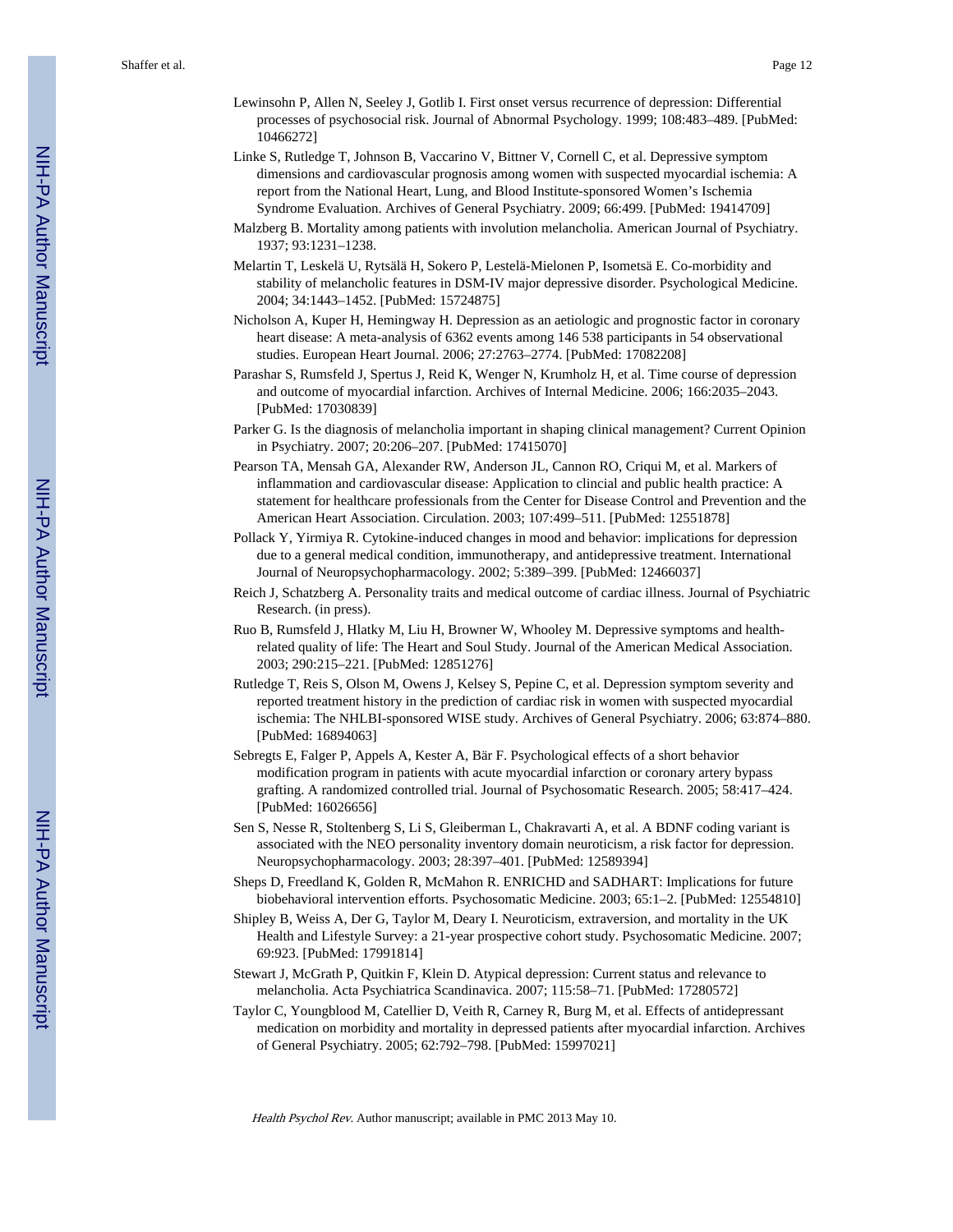- Taylor M, Fink M. Restoring melancholia in the classification of mood disorders. Journal of Affective Disorders. 2008; 105:1–14. [PubMed: 17659352]
- Van Melle J, De Jonge P, Spijkerman T, Tijssen J, Ormel J, Van Veldhuisen D, et al. Prognostic association of depression following myocardial infarction with mortality and cardiovascular events: A meta-analysis. Psychosomatic Medicine. 2004; 66:814–822. [PubMed: 15564344]
- Watson D, Pennebaker J. Health complaints, stress, and distress: Exploring the central role of negative affectivity. Psychological Review. 1989; 96:234–254. [PubMed: 2710874]
- Whooley M, Caska C, Hendrickson B, Rourke M, Ho J, Ali S. Depression and inflammation in patients with coronary heart disease: Findings from the Heart and Soul Study. Biological Psychiatry. 2007; 62:314–320. [PubMed: 17434456]
- Wichers M, Maes M. The psychoneuroimmuno-pathophysiology of cytokine-induced depression in humans. International Journal of Neuropsychopharmacology. 2002; 5:375–388. [PubMed: 12466036]
- Ziegelstein R, Fauerbach J, Stevens S, Romanelli J, Richter D, Bush D. Patients with depression are less likely to follow recommendations to reduce cardiac risk during recovery from a myocardial infarction. Archives of Internal Medicine. 2000; 160:1818–1823. [PubMed: 10871976]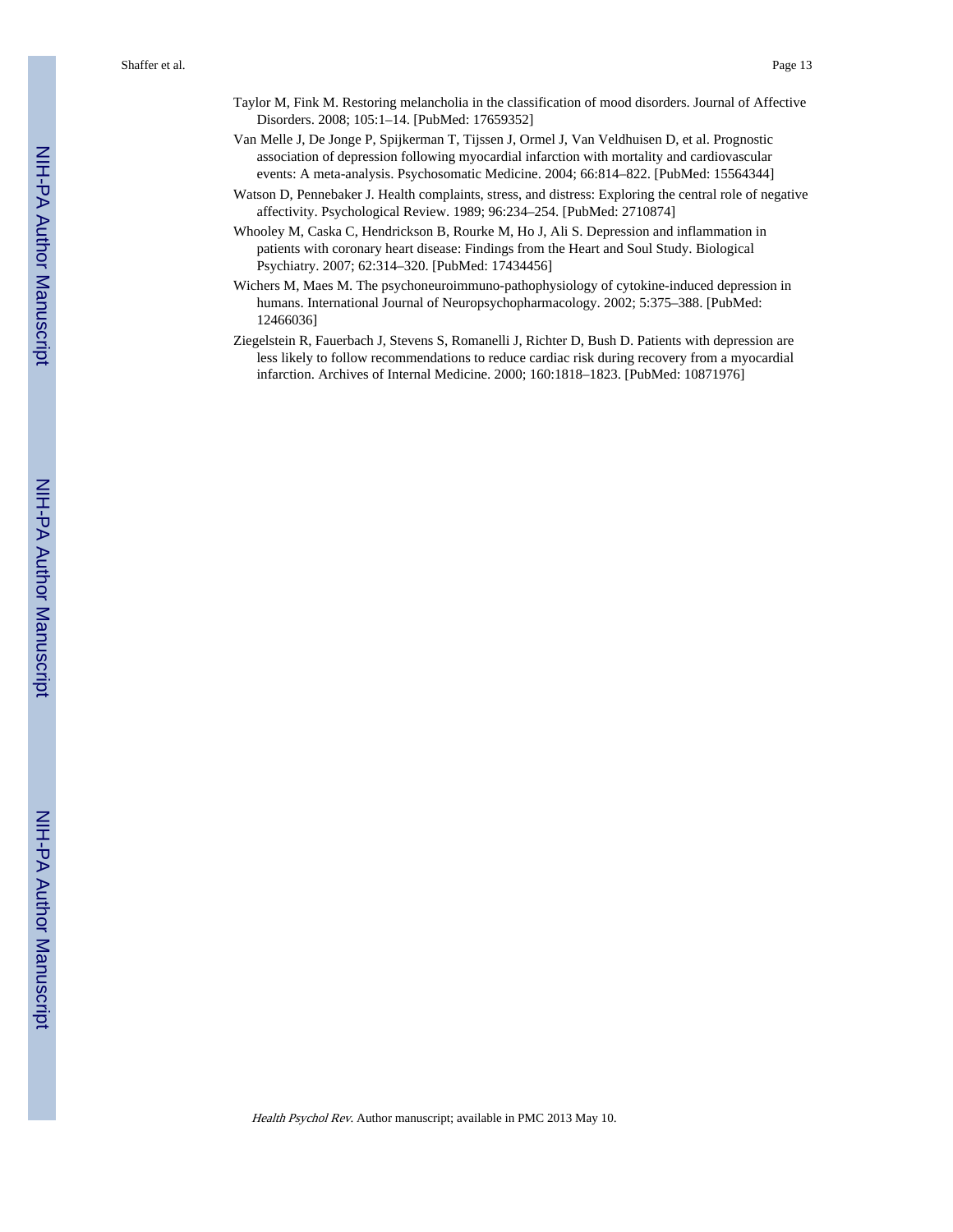

# **Figure 1.**

Conceptual model of the relation between Inflammation-Induced Incident Depression, biological confounders, and major adverse cardiac events (MACE) or all-cause mortality (ACM) 1 year after acute coronary syndrome.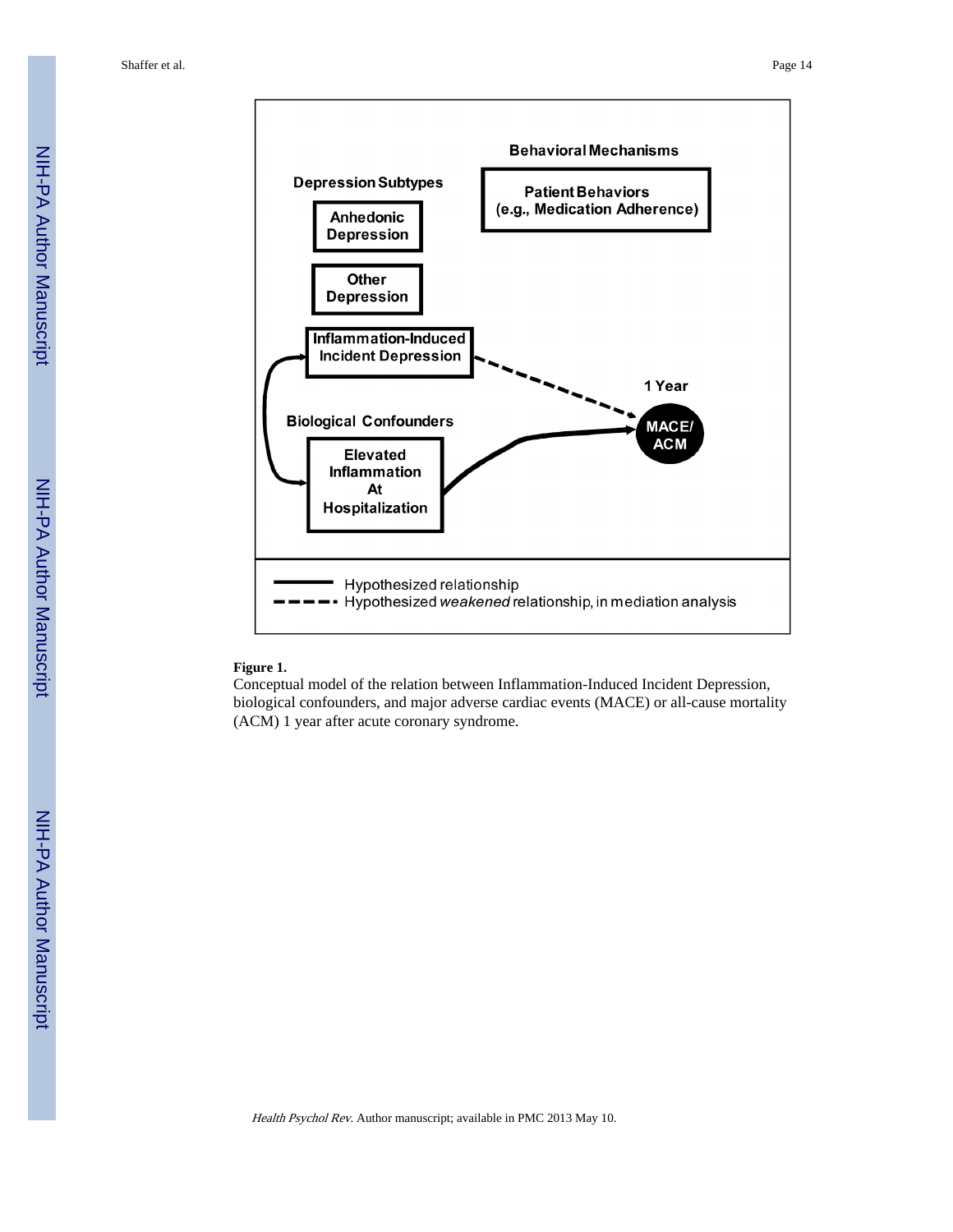

# **Figure 2.**

Conceptual model of the relation between Anhedonic Depression, behavioral mechanisms, and major adverse cardiac events (MACE) or all-cause mortality (ACM) 1 year after acute coronary syndrome.